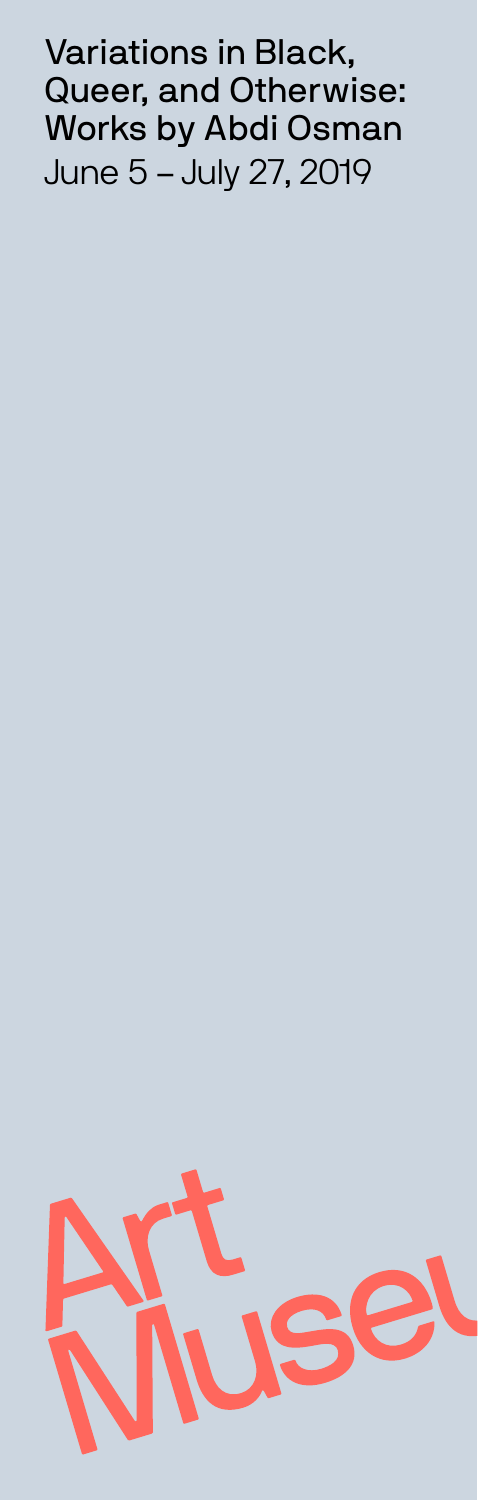# Curated by

Dina Georgis and Sara Matthews

Research for this exhibition has been supported by the University of Toronto and the Social Sciences and Humanities Research Council of Canada.

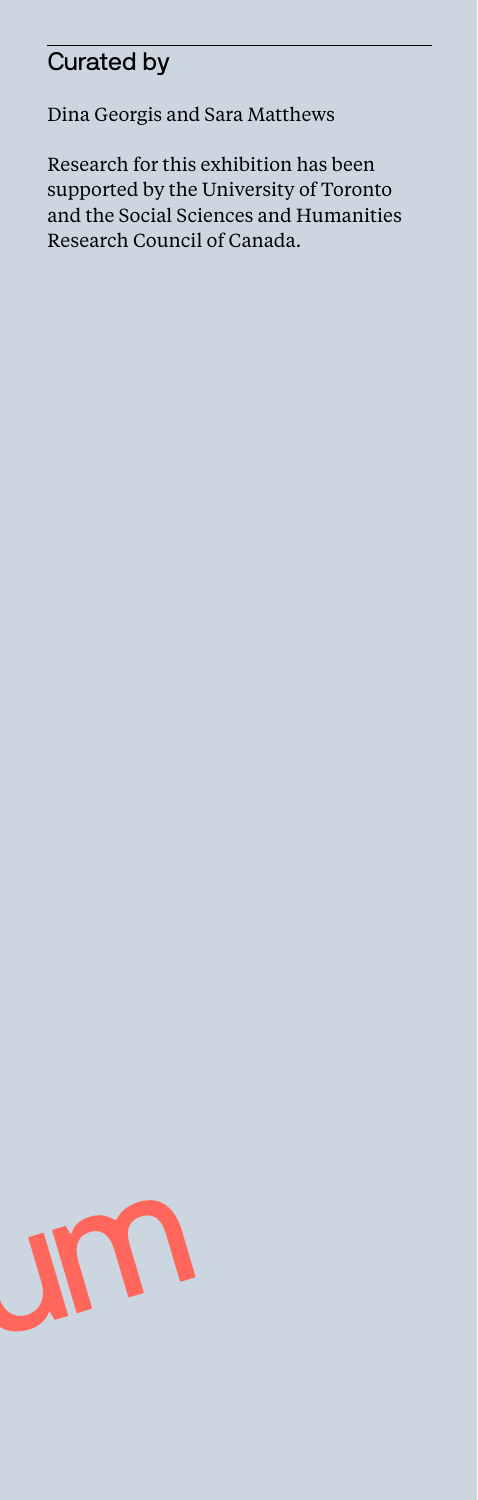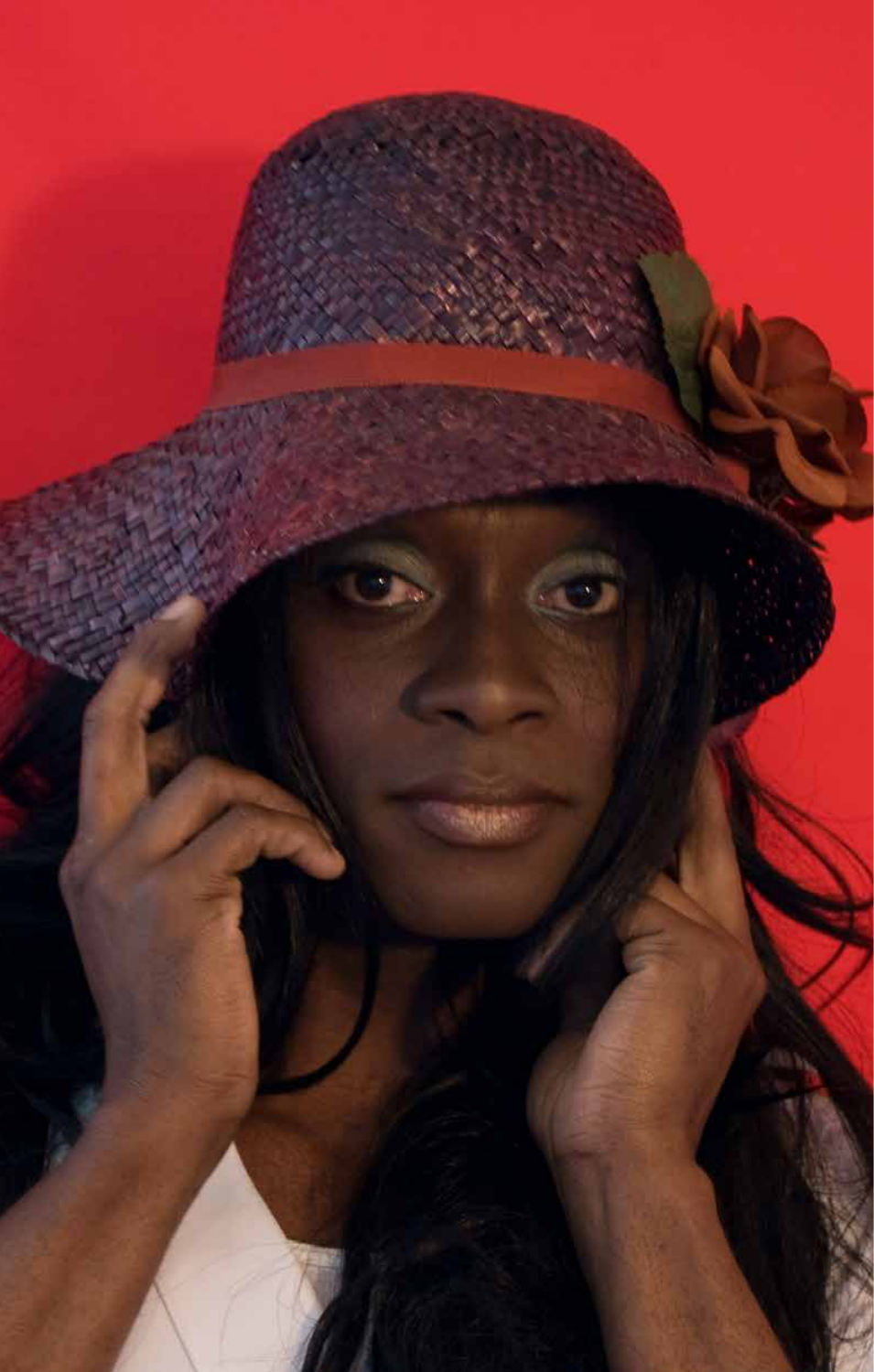Variations in Black, Queer, and Otherwise: Works by Abdi Osman



Cover: Abdi Osman,<br>*Discover Us Series...3*<br>(detail), 2008, photograph.<br>Courtesy of the artist.

Right: Abdi Osman, *Labeeb*,<br>2012, photograph. Courtesy<br>of a private collection.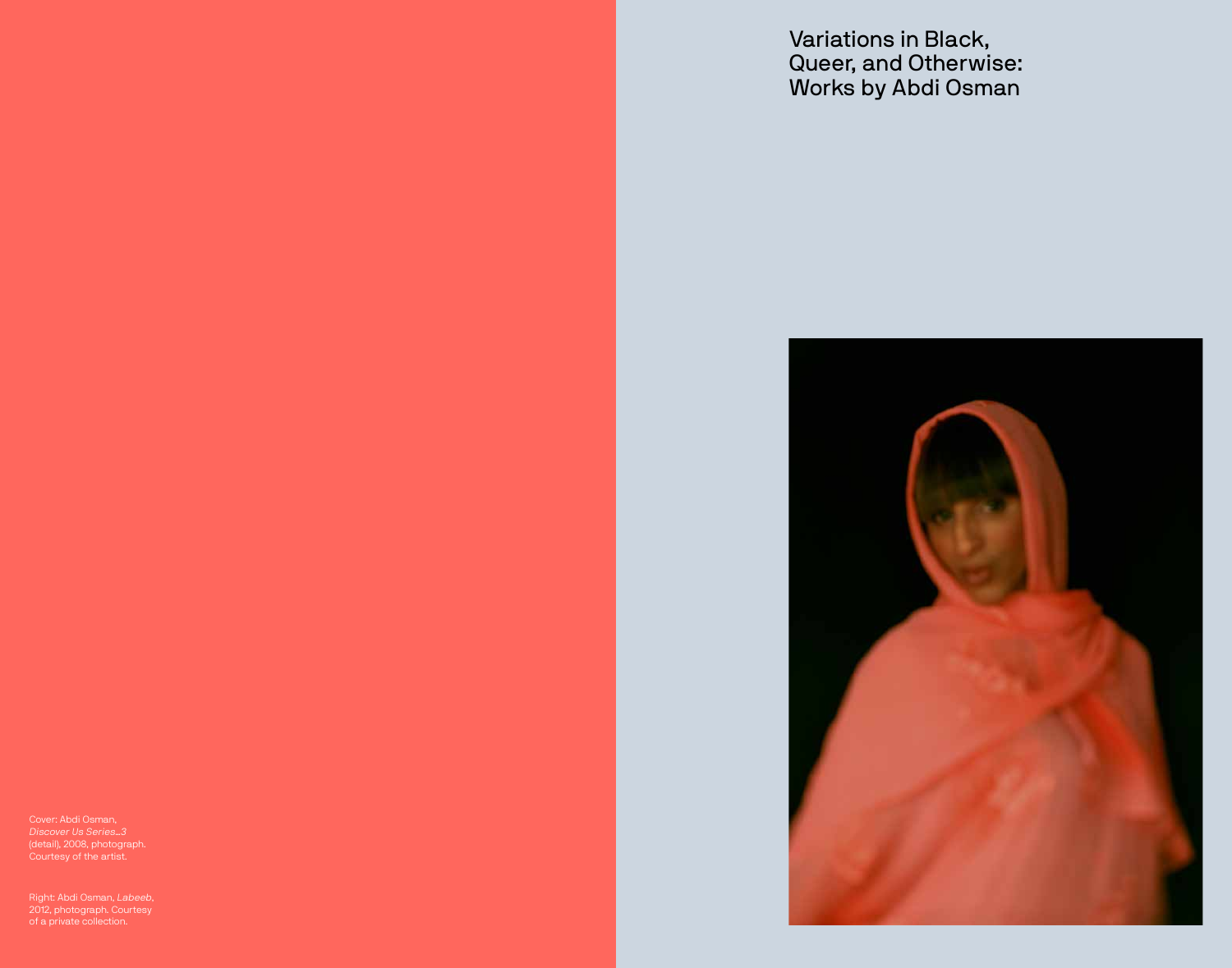Always becoming, the process of discovery is an otherwise encounter.

Abdi Osman is a Somali-Canadian multidisciplinary artist whose work focuses on questions of African-ness and Black-ness in the diaspora. In this multi-part exhibition *Variations in Black, Queer, and Otherwise* the artist incorporates sound, narrative, still and moving image, and fabric into his works, which offer complex iterations of subjectivity.

"To begin with otherwise," writes Ashon Crawley, "is to presume that whatever we have is not all that is possible."1 The otherwise provocation opens the possibility of what can be represented, seen and thought about African-ness and Black-ness as it intersects with Muslim, queer, and trans identities as they travel through and dwell in the diasporic location of the city we now know as Toronto. Crossing hard borders and elusive waters, landings are soft, tactile, even sensual. Beautiful fabrics gesture variations conjured in dreams, draped on bodies, and negotiated as we move through space. Always becoming, the process of discovery is an otherwise encounter—by way of the senses—and against colonial logics of looking, knowing, and controlling.

1. Ashon Crawley, "Otherwise, Ferguson," Interfictions Online: A Journal of Interstitial Arts 4 (November 2014), http://interfictions.com/otherwise-fergusonashon-crawley/.



Abdi Osman, Discover Us Series…2, 2009, photograph. Courtesy of the artist.









Abdi Osman, Gardens of the Mediterranean, 2018, film. Courtesy of the artist.

Abdi Osman, Discover Me Series…2, 2007, photograph. Courtesy of the artist.

Abdi Osman, Discover Me Series…1, 2007, photograph. Courtesy of the artist.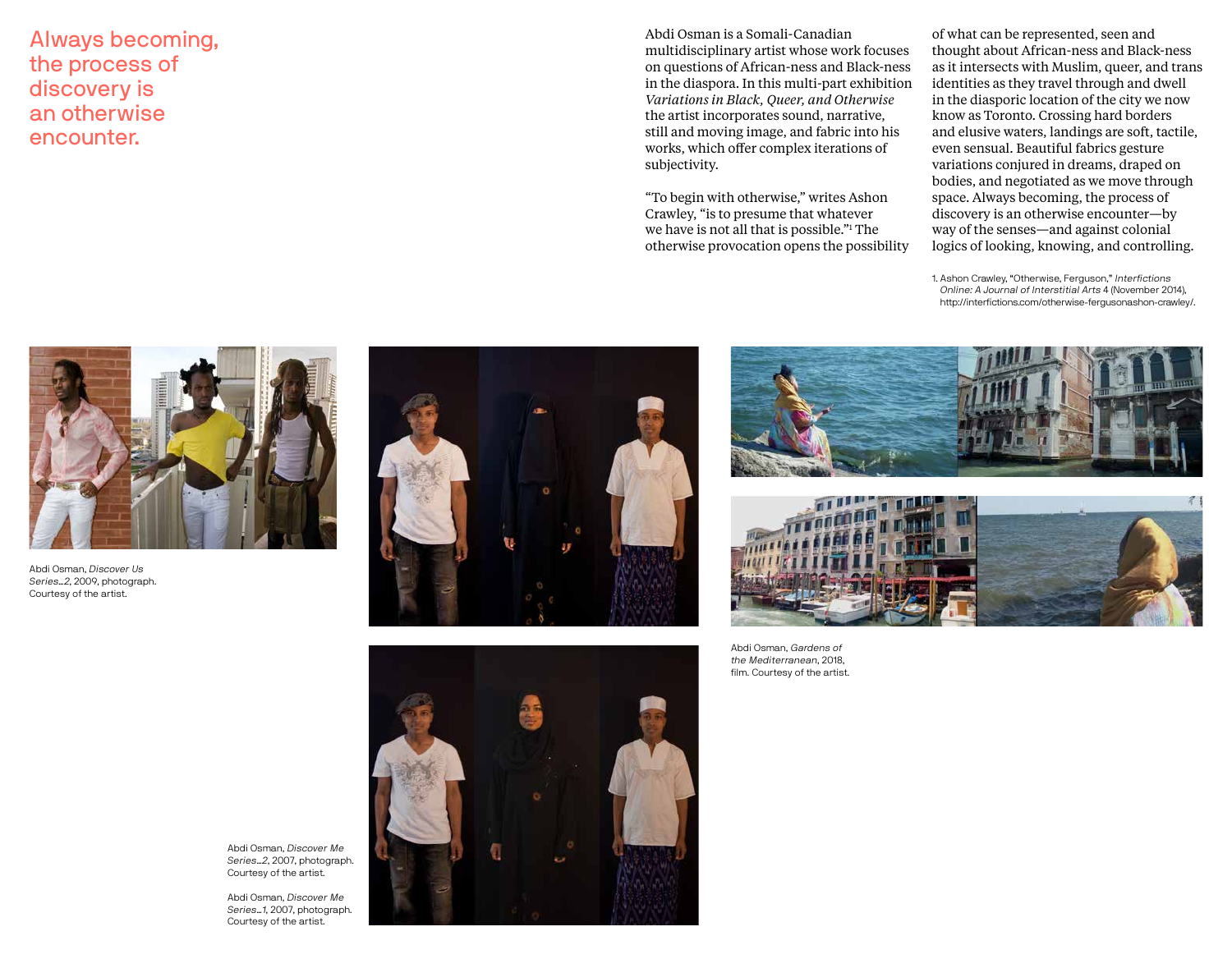# Variations in Black, Queer, and Otherwise: Works by Abdi Osman

As a Somali-Canadian artist based primarily in Toronto, Abdi Osman's work offers visual engagements with diasporic movement, settlement, and emplacement through a nuanced documentary portraiture practice. Using the photographic, and at times, filmic, image to speak back to colonial histories of cultural mis-representation, Osman simultaneously employs and beckons a Black feminist, trans, and queer gaze in his multidisciplinary works.

In the *Discover Me* (2007) series, where we see images of the artist as subject—posed as himself in casual contemporary clothing, in drag as a veiled Muslim woman, and in traditional Somali male attire—Osman strategically uses the triptych form to convey complex queer visualities that refute constructions of Muslim-ness with solely Brown and heterosexual bodies. Osman's work consistently complicates singular representations and readings of cultural identities such as Black, queer, trans, and Muslim subjectivities, challenging viewers to imagine other ways of seeing and relating to the world. This is especially important given photography's close relationship to racist state, criminal, and anthropological identification practices used throughout history, wherein Osman's contemporary reclamation of the photographic gaze unsettles how we approach reading photographs, as we do bodies,

as static objects with singular narratives. Osman expands on this unsettling in his related *Discover Us* (2008) series, in which he documents Black, queer, and trans individuals in similar triptych form, offering multivalent portraits that importantly belie traditional understandings of gender, queerness, and faith.

*The Passport* (2017) series also features portraits of the artist, alongside his passport, printed on large-scale scores of linen one must move through sequentially. Their fragmented spatiality evokes memories of checkpoints and border crossing, similar to what Osman might endure crossing a border as someone who is a Canadian citizen and who immigrated here as a Somali refugee many years ago. The immersive installation underscores the performativity of the passport to both engender as well as inhibit one's transnational movement and sense of national belonging.

Supposedly representing his citizenship and thus "belonging" to Canada, Osman's passport is notably a ten-year visa that is "affixed to a Canadian passport that enables but does not guarantee entry into the USA,"1 explains scholar-critic Rinaldo Walcott. This is especially heightened by the States' recent implementation of the xenophobic Executive Order that targets and spectacularizes Muslims (particularly from Somalia) as "dangerous" in

spite of the fact that it is Muslim, Brown, and Black people who face real danger—that of increasingly organized white supremacy.

Surveillance technologies such as the passport or the photographic portrait have long been deployed against Black people. In fact, "surveillance is nothing new to Black folks, it is the fact of antiblackness,"2 explains scholar Simone Browne. It is also, then, Islamophobic, as the recent "Muslim ban" in addition to accumulative rhetoric since 9/11 makes undeniably clear. Yet, Osman's photographs tell a different story of close human observation, revealing intimate scenes of friendship, family, community, and belonging that resist cultural and racist assumptions about Black and Muslim identities. They also complicate notions of queerness in the context of "multi-cultural" Canada, Islam, and the African diaspora, wherein works like *Labeeb* (2012) and *Plantation Futures* (2015) portray multi-faceted individuals such as the late Sumaya Dalmar as well as offer intimate glimpses into encounters of queer and trans friendship and family. These images portray "everyday love scenes," as I like to think of them, that reflect ways in which individuals partake in loving relations that importantly counteract some of the harsh realities with which they continue to be unjustly faced.

Rather than focusing on common photographic narratives of historical or contemporary oppression that fetishize trauma and pain—and that have particular relevance to representation(s) of Black life—Osman's work portrays seemingly simple yet incredibly nuanced scenes of joy, belonging, and rediscovery. His images demonstrate writerorganizer adrienne maree browne's belief that "we must imagine new worlds that transition ideologies and norms, so that no one sees Black people as murderers," nor as victims, "or Brown people as terrorists,"3 and so on. Instead, Osman depicts Black, Brown, queer, and trans individuals as his friends, family, colleagues, and community; and ultimately, as the co-creators of his work and of more caring worlds.

- Ellyn Walker



<sup>1.</sup> Rinaldo Walcott, "The Works of Contemporary Art (In Black)," in Archi-feministes!; Art contemporain, théories feministes/Contemporary Art, Feminist Theories, eds. Marie-Eve Charron, Marie-Josee Lafortune, Therese St-Gelais (Montreal: OPTICA, centre d'art contemporain, 2019), 90.

<sup>2.</sup> Simone Browne, Dark Matters: On the Surveillance of Blackness (Durham: Duke University Press, 2015), 10.

<sup>3.</sup> adrienne maree browne, Emergent Strategy: Shaping Change, Changing Worlds (Chico: AK Press, 2017), 19.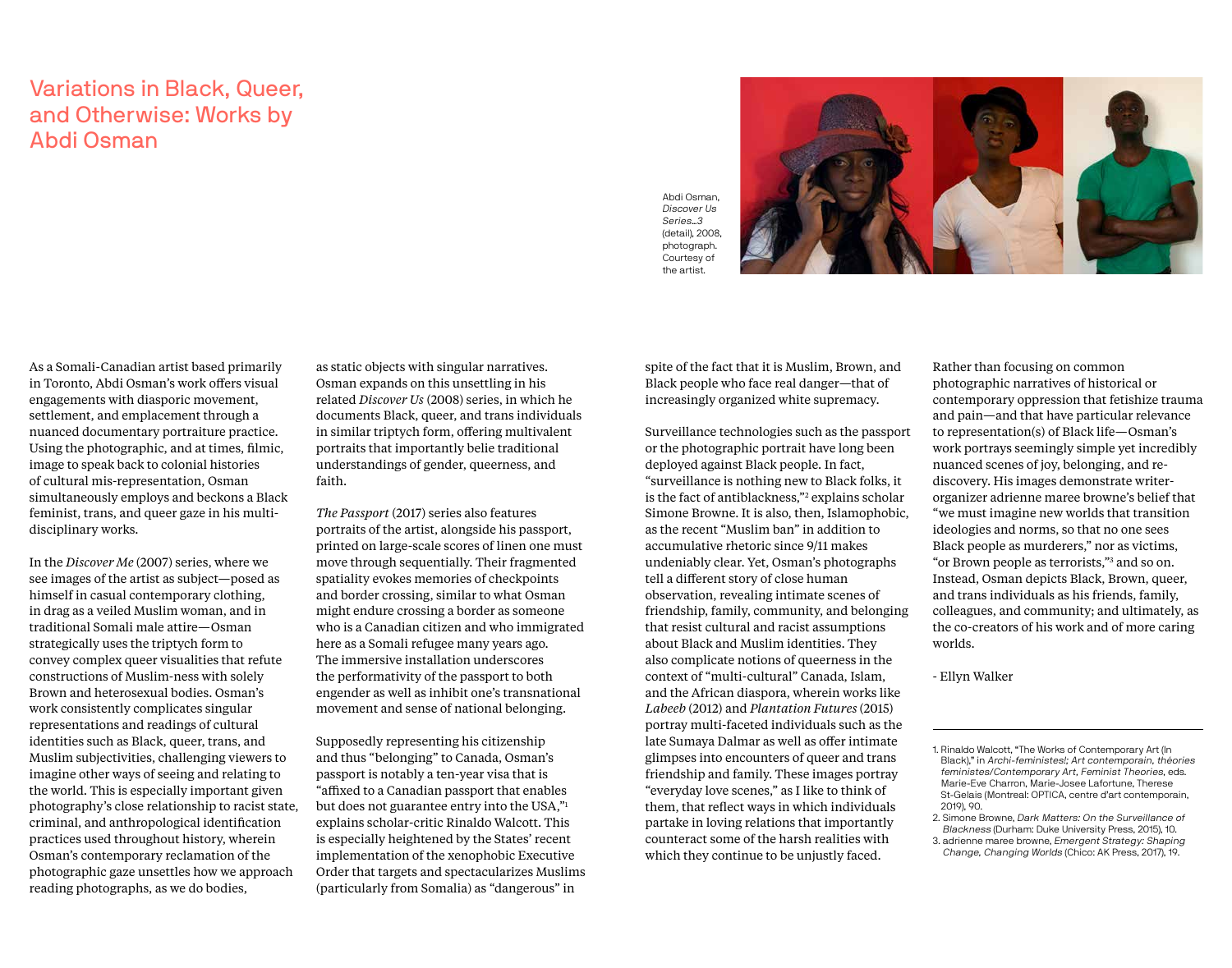## Opening Event

**Reception** *Wednesday, June 5, 2019, 6–8pm* University of Toronto Art Centre

#### Public Programs

Artist Talk Christina Sharpe in conversation with Abdi Osman *Wednesday, July 17, 6:30–8pm*

Weekly Drop-In Tours Exhibition Tours *Tuesdays, 2pm* Meet at the Justina M. Barnicke Gallery

Malcove Collection Tour *Last Wednesday of each month, 12 noon* University of Toronto Art Centre

Hart House Collection Tour *Last Wednesday of each month, 2pm* Meet at the Hart House information desk

For program details visit artmuseum.utoronto.ca

### **Staff**

Barbara Fischer, Executive Director/ Chief Curator Sarah Robayo Sheridan, Curator John G. Hampton, Adjunct Curator Seika Boye, Adjunct Curator Rebecca Gimmi, Program Coordinator Maureen Smith, Business Coordinator Heather Darling Pigat, Collections Manager Esther Simmonds-MacAdam, Exhibition Coordinator

Chiara Cavaliere, Gallery Attendant Sam Mogelonsky, Communications Assistant Theresa Wang, Curatorial Assistant Dax Morrison, Exhibition Technician

Underline Studio, Brand Design Flash Reproductions, Printing Ruth Jones, Copy Editor

Sara Matthews is writer, researcher, and educator based in southern Ontario. Working primarily in the field of research-creation, her projects explore the relations between visual culture, nation-building, colonialism, and martial politics. Her critical art writing has appeared in *PUBLIC, FUSE Magazine,* and in exhibition essays for the Robert Langen Gallery, Circuit Gallery, the Ottawa Art Gallery, the Doris McCarthy Gallery, and as a blog for Gallery TPW.

Dina Georgis is an Associate Professor at the Women & Gender Studies Institute at the University of Toronto. Her work, which is situated in the fields of postcolonial studies and queer theory, explores how aesthetic and cultural expressions are affective responses to political and social urgencies. Her writing appears in *International Journal of Middle East Studies, Psychoanalysis, Culture and Society,* and *Studies in Gender and Sexuality.* 

#### About the Writer

Ellyn Walker is a writer-curator based in the place currently known as Toronto. Her writing has been widely published and can be found in *The Journal of Curatorial Studies, PUBLIC, Fuse, C Magazine, Inuit Art Quarterly,* among others; and in such anthologies as *Desire Change: Contemporary Feminist Art in Canada*  (McGill-Queen's University Press, 2017), S*onny Assu: A Selective History* (Heritage House, 2018), and forthcoming in *Craft On Demand: The New Politics of the Handmade* (Bloomberg 2020). In 2016, Ellyn's curatorial work was recognized by the Ontario Association of Art Galleries with the Thematic Exhibition of the Year Award for the project *CANADIAN BELONGING(s)* presented by the Art Gallery of Mississauga in 2015. Ellyn is currently is a PhD candidate in the Cultural Studies program at Queen's University where her research explores the shifting politics of curatorial practice and museological inclusion in the arts in Canada.

# About the Curators **Visiting the Art Museum**

Justina M. Barnicke Gallery  $\mathfrak{F}$ 7 Hart House Circle Toronto, Ontario M5S 3H3 416.978.8398

University of Toronto Art Centre 15 King's College Circle Toronto, Ontario M5S 3H7 416.978.1838

Wheelchair access to University College, and therefore the Art Museum's University of Toronto Art Centre location, will be closed due to University College building revitalization. Accommodations for accessibility are available upon request.

| Tuesday   | Noon-5pm |
|-----------|----------|
| Wednesday | Noon-8pm |
| Thursday  | Noon-5pm |
| Friday    | Noon-5pm |
| Saturday  | Noon-5pm |
| Sunday    | Closed   |
| Monday    | Closed   |

Closed on statutory holidays. Class tours and group bookings by appointment. Admission is FREE.

artmuseum@utoronto.ca artmuseum.utoronto.ca @artmuseumuoft



un organisme du gouvernement de l'Ontario